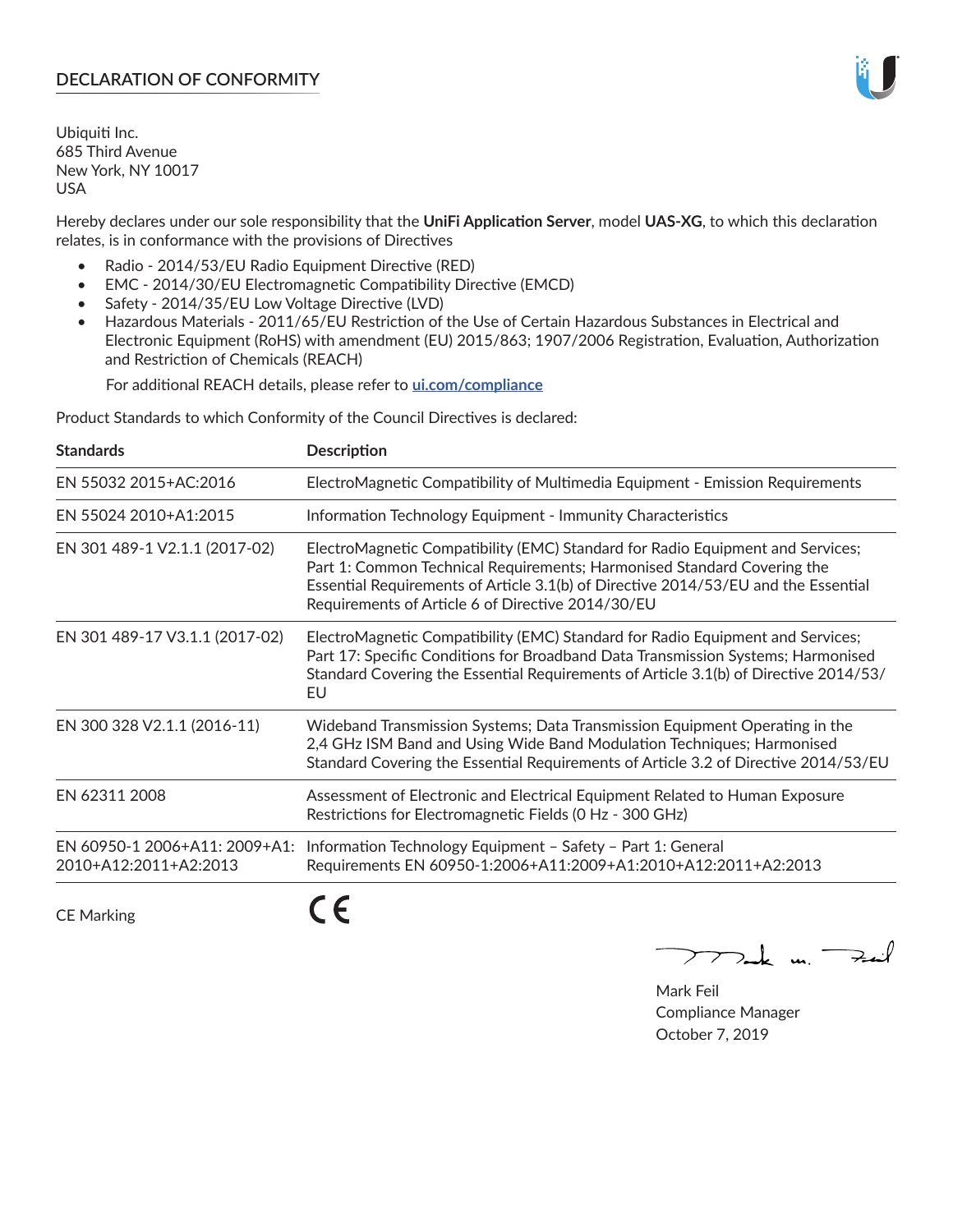# **DECLARATION OF CONFORMITY**



# **български** [Bulgarian]

С настоящото Ubiquiti декларира, че това устройство UAS-XG е в съответствие със съществените изисквания и други приложими разпоредби на Директиви 2014/53/EC, 2014/30/ЕС, 2014/35/ЕС.

## **Hrvatski** [Croatian]

Ubiquiti ovim putem izjavljuje da je ovaj uređaj UAS-XG sukladan osnovnim zahtjevima i ostalim bitnim odredbama Direktiva 2014/53/EU, 2014/30/EU, 2014/35/EU.

# **Čeština** [Czech]

Ubiquiti tímto prohlašuje, že toto UAS-XG zařízení, je ve shodě se základními požadavky a dalšími příslušnými ustanoveními směrnic 2014/53/EU, 2014/30/EU, 2014/35/EU.

# **Dansk** [Danish]

Hermed, Ubiquiti, erklærer at denne UAS-XG enhed, er i overensstemmelse med de væsentlige krav og øvrige relevante krav i direktiver 2014/53/EU, 2014/30/EU, 2014/35/EU.

# **Nederlands** [Dutch]

Hierbij verklaart Ubiquiti, dat deze UAS-XG apparaat, in overeenstemming is met de essentiële eisen en de andere relevante bepalingen van richtlijnen 2014/53/EU, 2014/30/EU, 2014/35/EU.

## **English**

Hereby, Ubiquiti, declares that this UAS-XG device, is in compliance with the essential requirements and other relevant provisions of Directives 2014/53/EU, 2014/30/EU, 2014/35/EU.

# **Eesti keel** [Estonian]

Käesolevaga Ubiquiti kinnitab, et antud UAS-XG seade, on vastavus olulistele nõuetele ja teistele asjakohastele sätetele direktiivide 2014/53/EL, 2014/30/EL, 2014/35/EL.

## **Suomi** [Finnish]

Täten Ubiquiti vakuuttaa, että tämä UAS-XG laite, on yhdenmukainen olennaisten vaatimusten ja muiden sitä koskevien direktiivien 2014/53/EU, 2014/30/EU, 2014/35/EU.

## **Français** [French]

Par la présente Ubiquiti déclare que l'appareil UAS-XG, est conforme aux exigences essentielles et aux autres dispositions pertinentes des directives 2014/53/UE, 2014/30/UE, 2014/35/UE.

## **Deutsch** [German]

Hiermit erklärt Ubiquiti, dass sich dieses UAS-XG Gerät, in Übereinstimmung mit den grundlegenden Anforderungen und den anderen relevanten Vorschriften der Richtlinien 2014/53/EU, 2014/30/EU, 2014/35/EU befindet.

## **Ελληνικά** [Greek]

Δια του παρόντος, Ubiquiti, δηλώνει ότι αυτή η συσκευή UAS-XG, είναι σε συμμόρφωση με τις βασικές απαιτήσεις και τις λοιπές σχετικές διατάξεις των οδηγιών 2014/53/EE, 2014/30/EE, 2014/35/EE.

## **Magyar** [Hungarian]

Ezennel Ubiquiti kijelenti, hogy ez a UAS-XG készülék megfelel az alapvető követelményeknek és más vonatkozó 2014/53/ EU, 2014/30/EU, 2014/35/EU irányelvek rendelkezéseit.

## **Íslenska** [Icelandic]

Hér, Ubiquiti, því yfir að þetta UAS-XG tæki er í samræmi við grunnkröfur og önnur viðeigandi ákvæði tilskipana 2014/53/ ESB, 2014/30/ESB, 2014/35/ESB.

## **Italiano** [Italian]

Con la presente, Ubiquiti, dichiara che questo dispositivo UAS-XG, è conforme ai requisiti essenziali ed alle altre disposizioni pertinenti delle direttive 2014/53/UE, 2014/30/UE, 2014/35/UE.